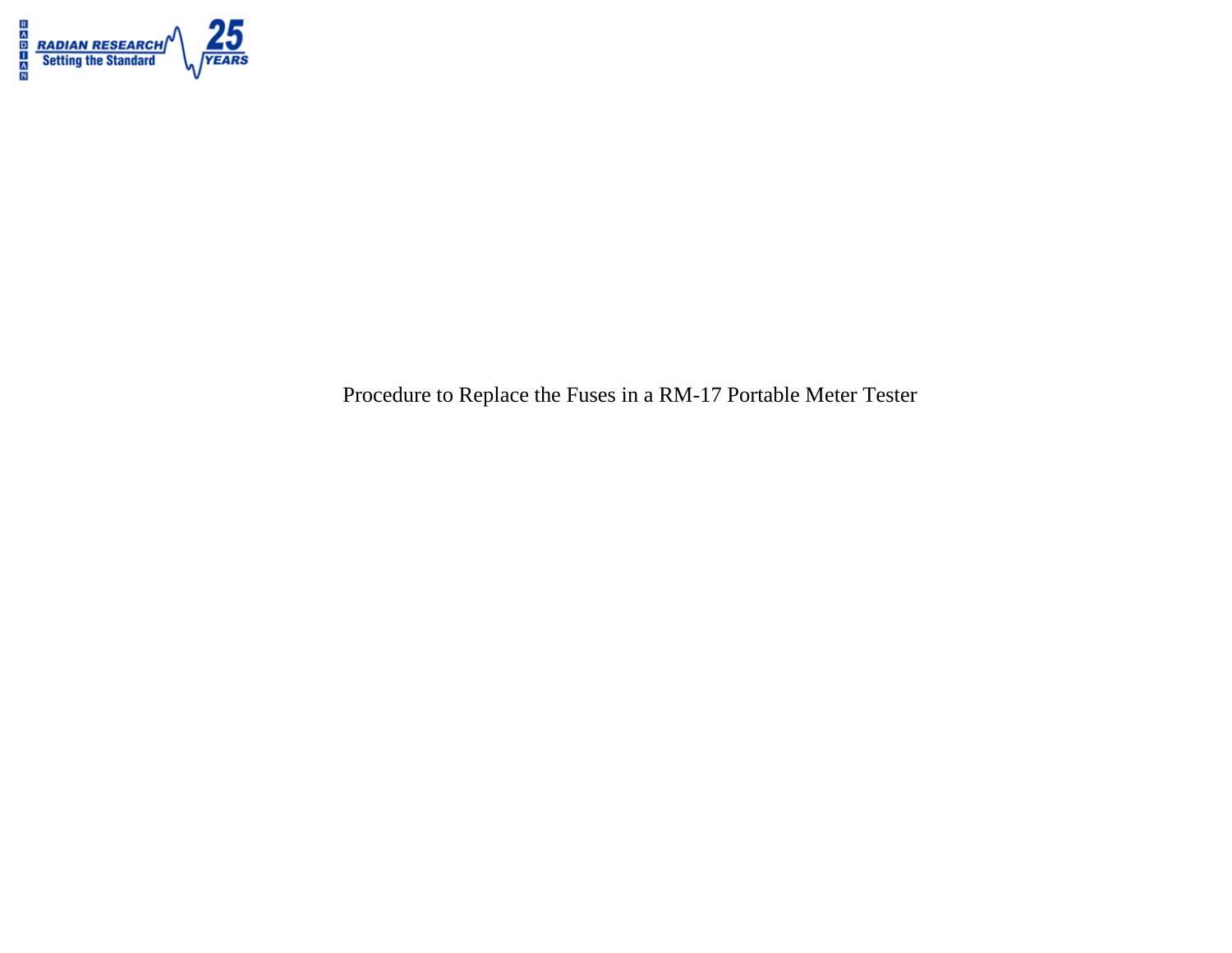

### *Tools and Equipment Needed*

- 1) RM-17 Portable Meter Tester Socket Adaptor
- 2) (3x) 1Amp, medium blow, 5x20mm Fuses
- 3) Electric or Battery Powered Driver
- 4) ¼" Hex Socket
- 5) 1/8" Hex Bit

Any work with the RM-17 Portable Meter Tester, RM-17 accessories, energized standards and energized meters can present the danger of electrical shock. The RM-17 and its accessories should be operated by qualified personnel. The information provided in this instruction set is intended to serve as a guide for properly qualified electric utility personnel. This instruction set is not intended to replace existing electric utility safety procedures and those listed in the Handbook for Electricity Metering.

Radian Research, Inc. assumes no liability for failure to comply with existing applicable safety precautions as well as those listed in this warning statement.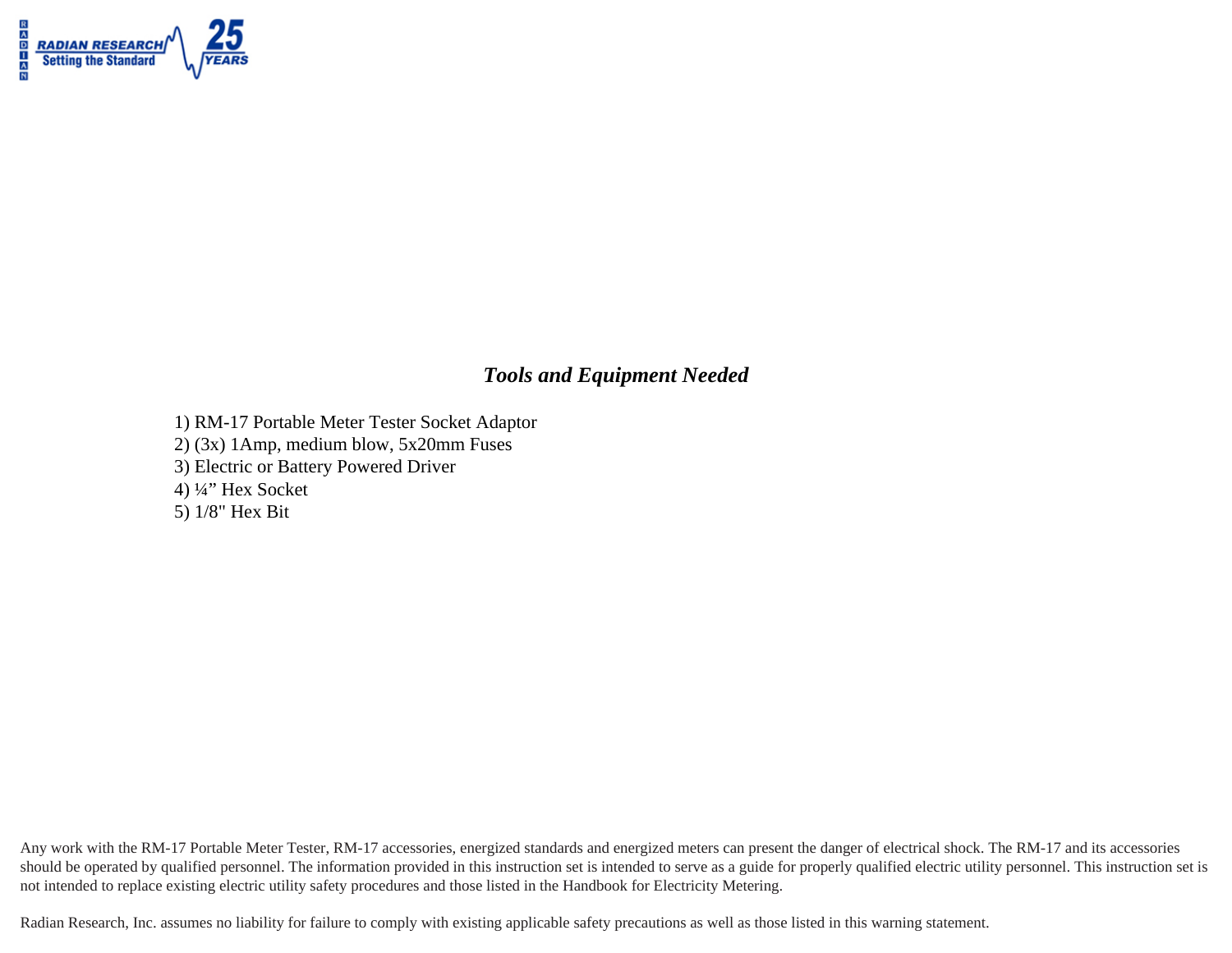

Note: The procedure to replace the internal fuses of the RM-17 require the calibration seal to be broken. Breaking this seal voids the calibration and warranty on the device.

1. Place the RM-17 Socket Adaptor on a suitable work surface. Ensure that the area is ESD protected and has appropriate lighting levels.

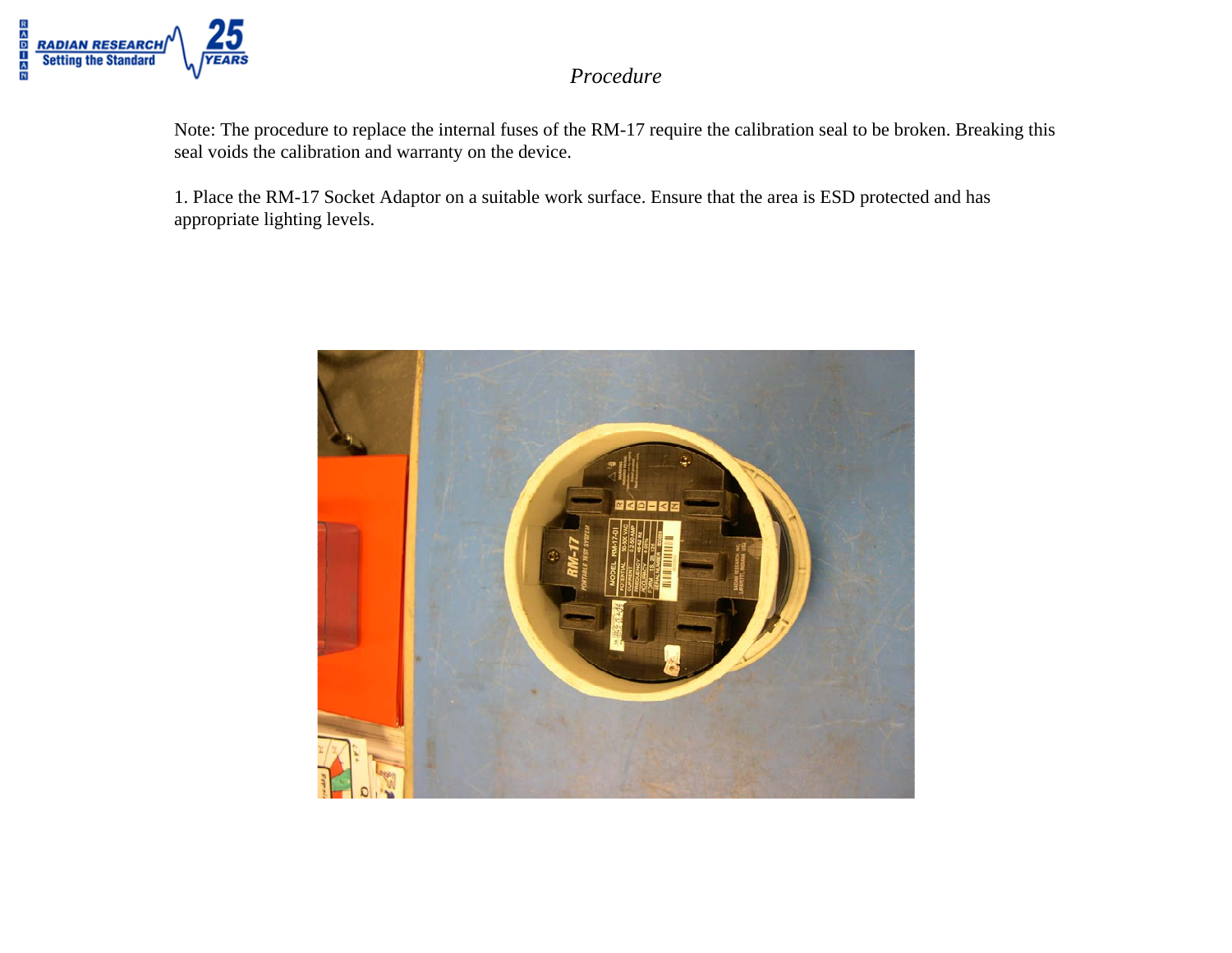

2. Using a the power driver and the 1/8" hex bit, remove the plastic faceplate by removing the three screws.

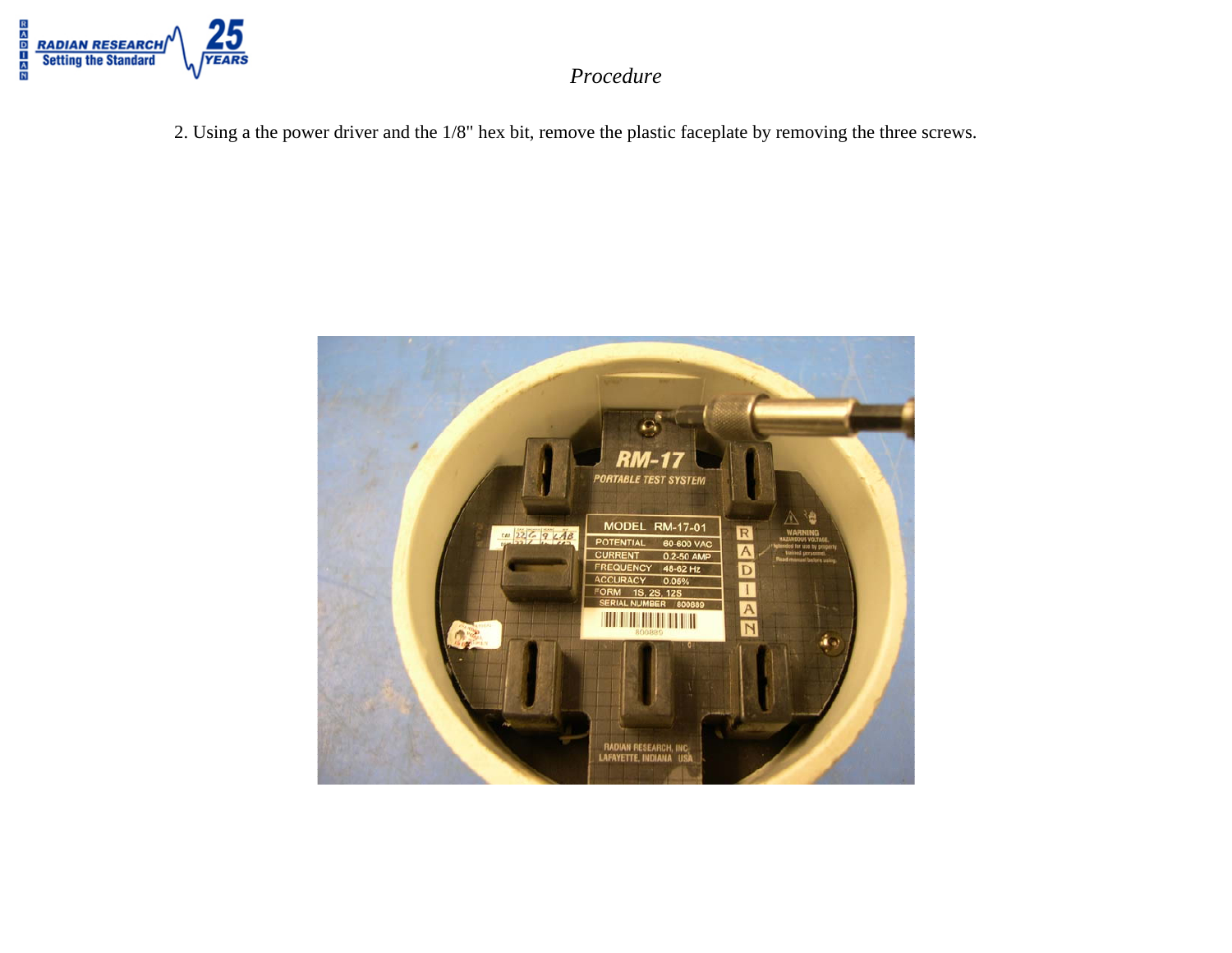

3. Using the power driver and the ¼" hex socket, remove the three stand-offs, locking washers, and flat washers.

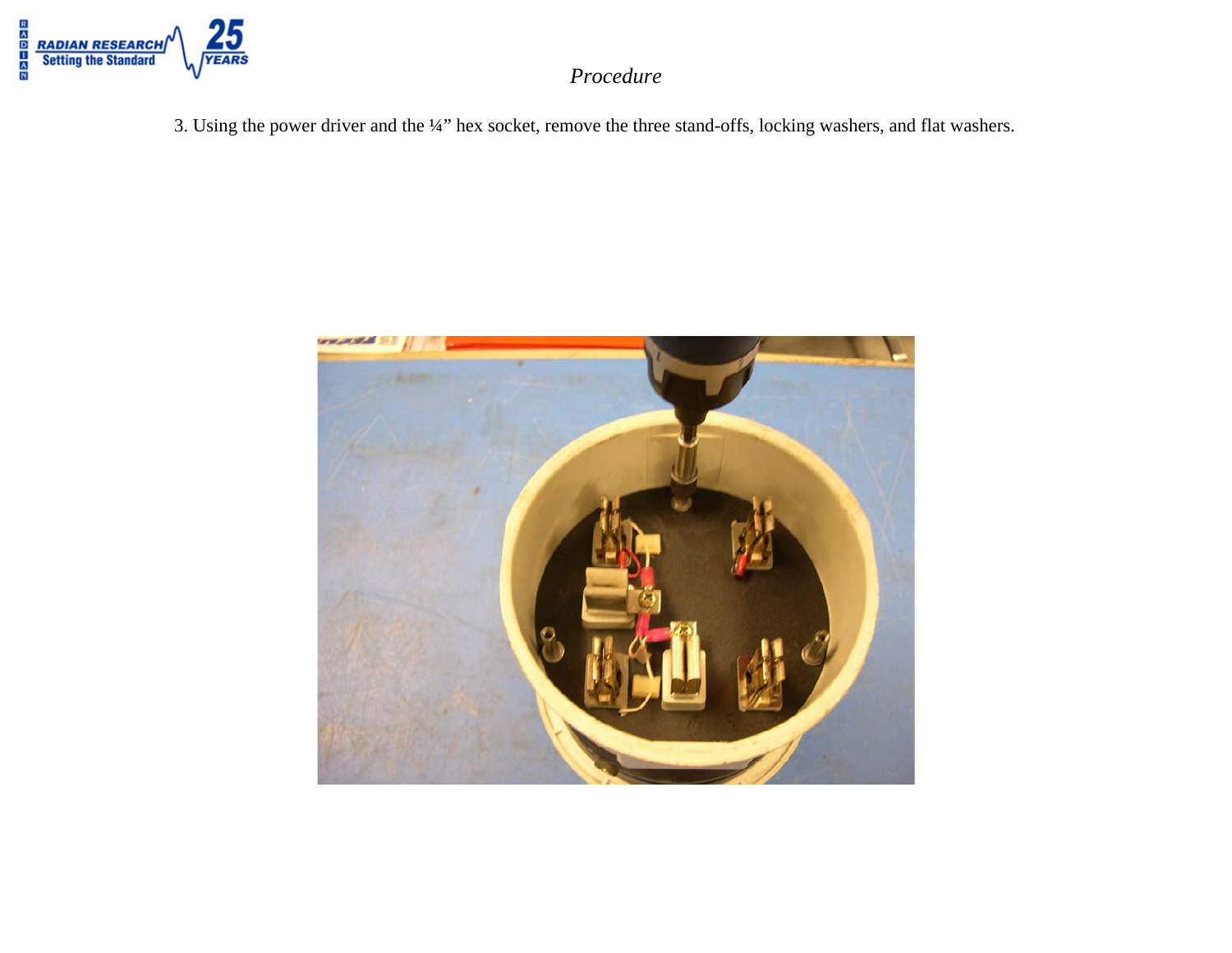

4. Carefully remove the chassis from the socket base.

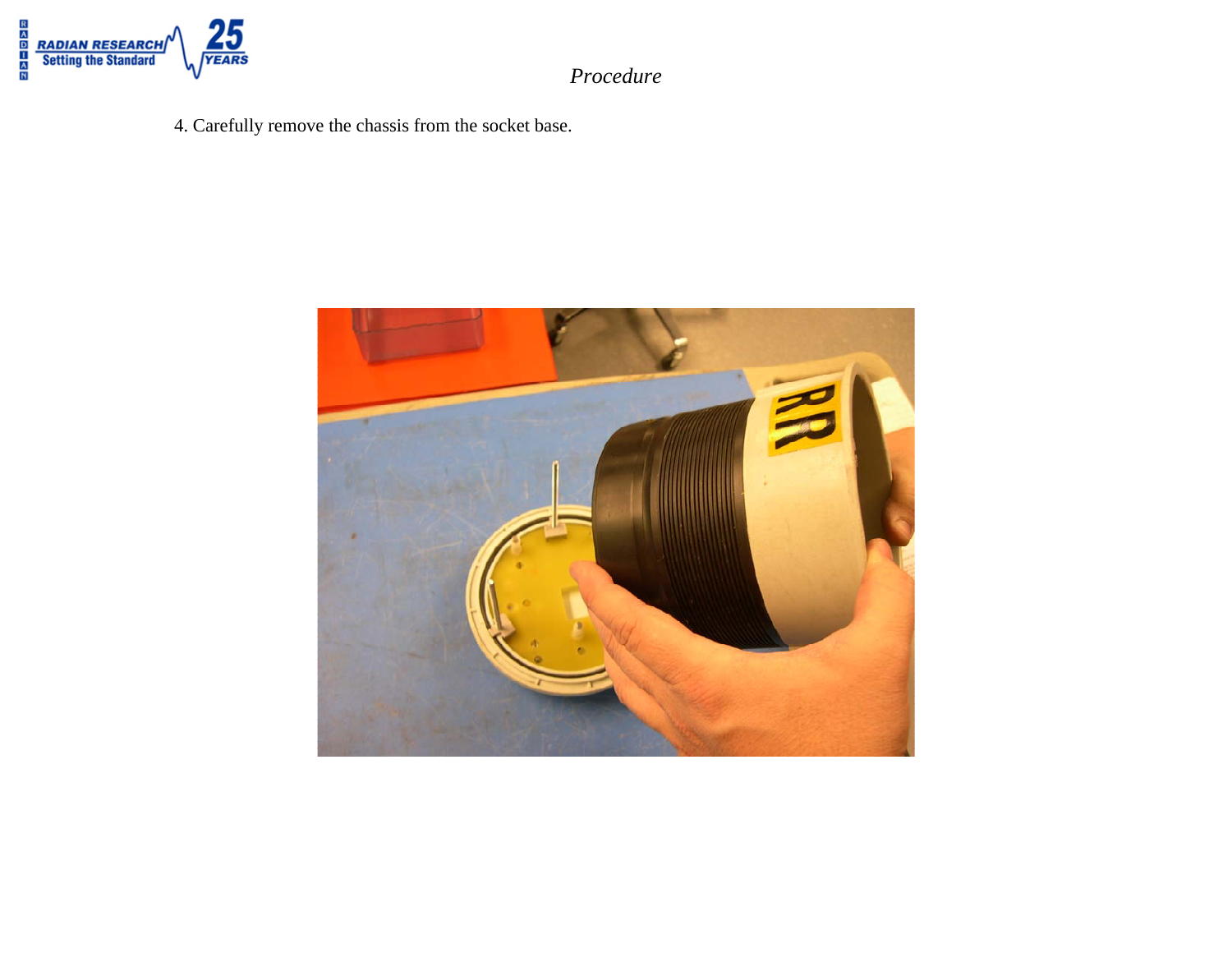

- *Procedure*
- 5. Replace the internal fuses as necessary.